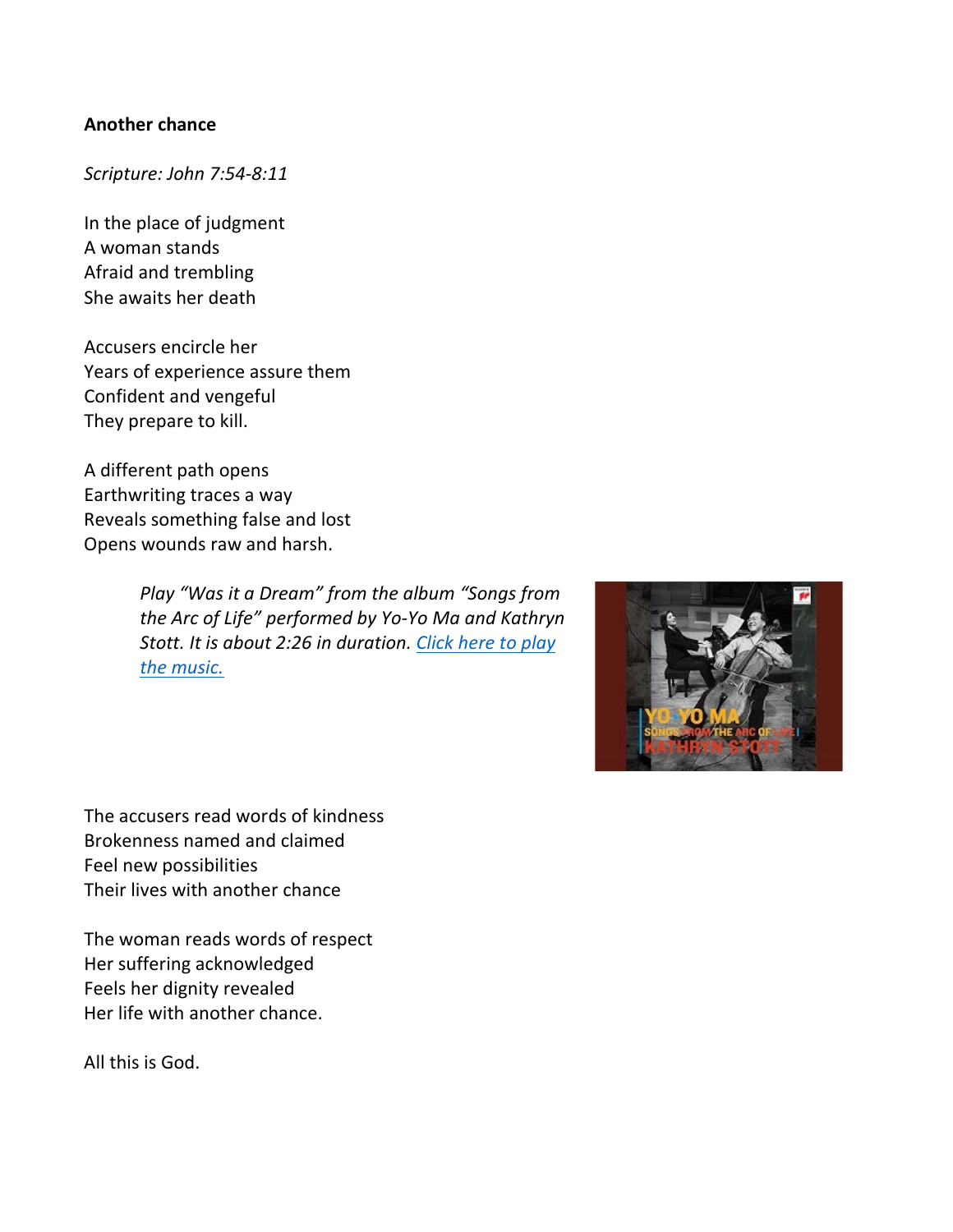### *Pause*

*Take a few minutes to look at this image by Luba Lukova.*



#### *Pause*

In Lukova's words, The image depicts an immigrant A visual image of a grafted tree as a human A person who has changed his/her roots But continues to grow in a new place.

To challenge categories To re-think differences To act from new awareness To risk untried paths To have another chance

All this is God